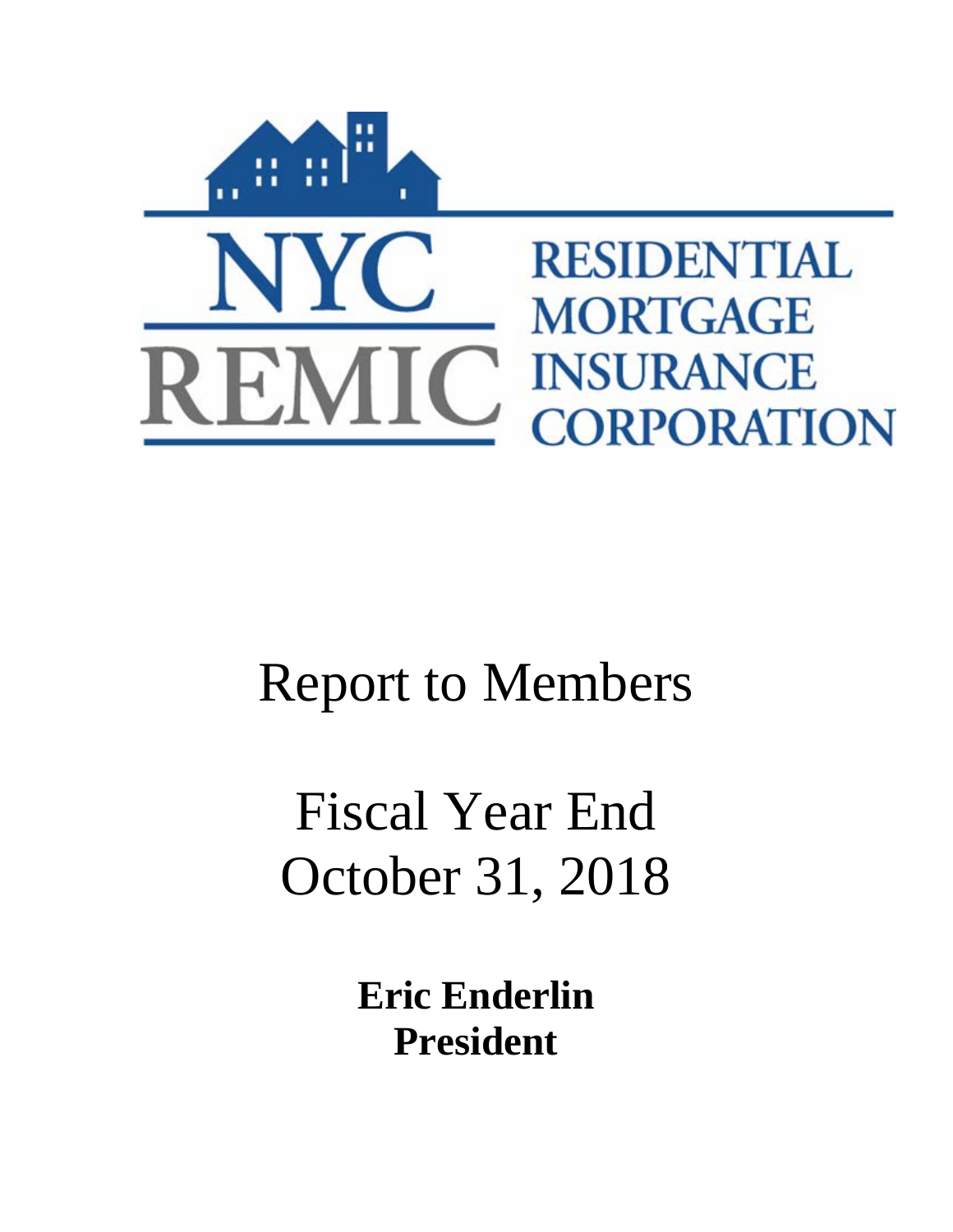

DATE: May 30, 2019 TO: The Chairperson and Members FROM: Eric Enderlin SUBJECT: Report on REMIC Fiscal Year 2018 Activities

I am pleased to report that the New York City Residential Mortgage Insurance Corporation ("REMIC") continued its role in helping to establish and maintain the available stock of affordable housing throughout New York City during the fiscal year ended October 31, 2018. Certificates of Insurance were issued for 7 properties with an insured amount of \$9.3 million, representing 618 units and \$46.7 million in mortgage amount outstanding. Commitments to Insure were issued for 20 properties with an insured amount of \$52.6 million, representing 4,505 units and \$263.2 million in mortgage amount outstanding.

A detailed summary of the activities and accomplishments of REMIC during the fiscal year ended October 31, 2018 is attached for your review.

Subsequent to the fiscal year ended October 31, 2018, and after careful analysis and review of future pipeline, HDC injected \$10 million into REMIC to capitalize future capacity.

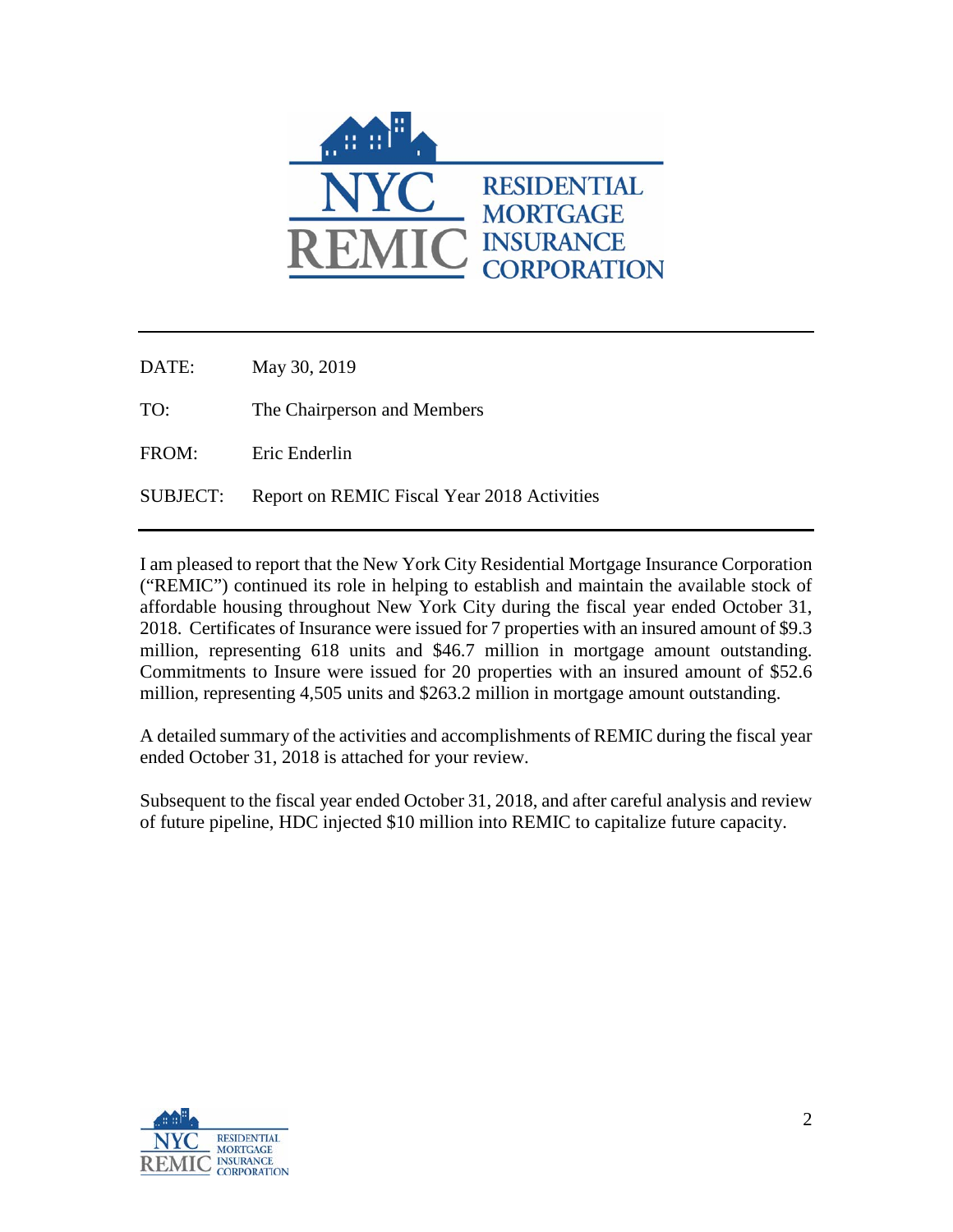## **MISSION & HISTORY**

The New York City Residential Mortgage Insurance Corporation ("REMIC") is a public benefit corporation created to promote the production and rehabilitation of affordable housing in New York City through the issuance of mortgage insurance. REMIC plays an integral role in New York City's efforts to stabilize and revitalize the City's diverse neighborhoods.

Founded as the New York City Rehabilitation Mortgage Insurance Corporation in 1973 by the State Legislature with a \$7.5 million loan from New York City, REMIC was created to promote the development of affordable housing in specifically designated distressed areas of New York City. Using mortgage insurance, REMIC worked to promote the issuance of residential loans, many of which would not have proceeded without credit enhancement.

In 1993, the State Legislature amended the REMIC statute, changing REMIC's parameters to no longer restrict REMIC to designated distressed areas, but instead, to encourage REMIC to insure mortgages throughout New York City. At the same time, REMIC was renamed the New York City Residential Mortgage Insurance Corporation and was reorganized as a subsidiary of the New York City Housing Development Corporation ("HDC"). The original \$7.5 million loan was returned to the City, with HDC funding REMIC reserve requirements as required by REMIC's enabling statute. These legal changes and transfers of funds created a "New REMIC" entity, while certain reserve requirements remained in place for the "Old REMIC" insured projects. During 2015, the last remaining "Old REMIC" loan was paid off. There are no remaining "Old REMIC" loans in the portfolio. In fiscal years 2011, 2013, and 2015, HDC injected \$7.5 million, \$[1](#page-2-0)0 million, and \$8 million, respectively, into REMIC to capitalize future capacity.<sup>1</sup>

Since becoming a subsidiary of HDC, REMIC has actively sought to become a more formidable presence in the mortgage insurance business by significantly increasing the volume of its underwriting while maintaining adherence to strict underwriting standards. In its 45 years of existence, the REMIC insured portfolio has performed well, having paid only 12 claims for insured loans totaling \$598,291.

As of fiscal year-end, REMIC had a "AA" rating from Standard & Poor's.

<span id="page-2-0"></span> 1 *Subsequent to fiscal year-end 2018, HDC injected an additional \$10 million into REMIC to capitalize future capacity.*aa l 3

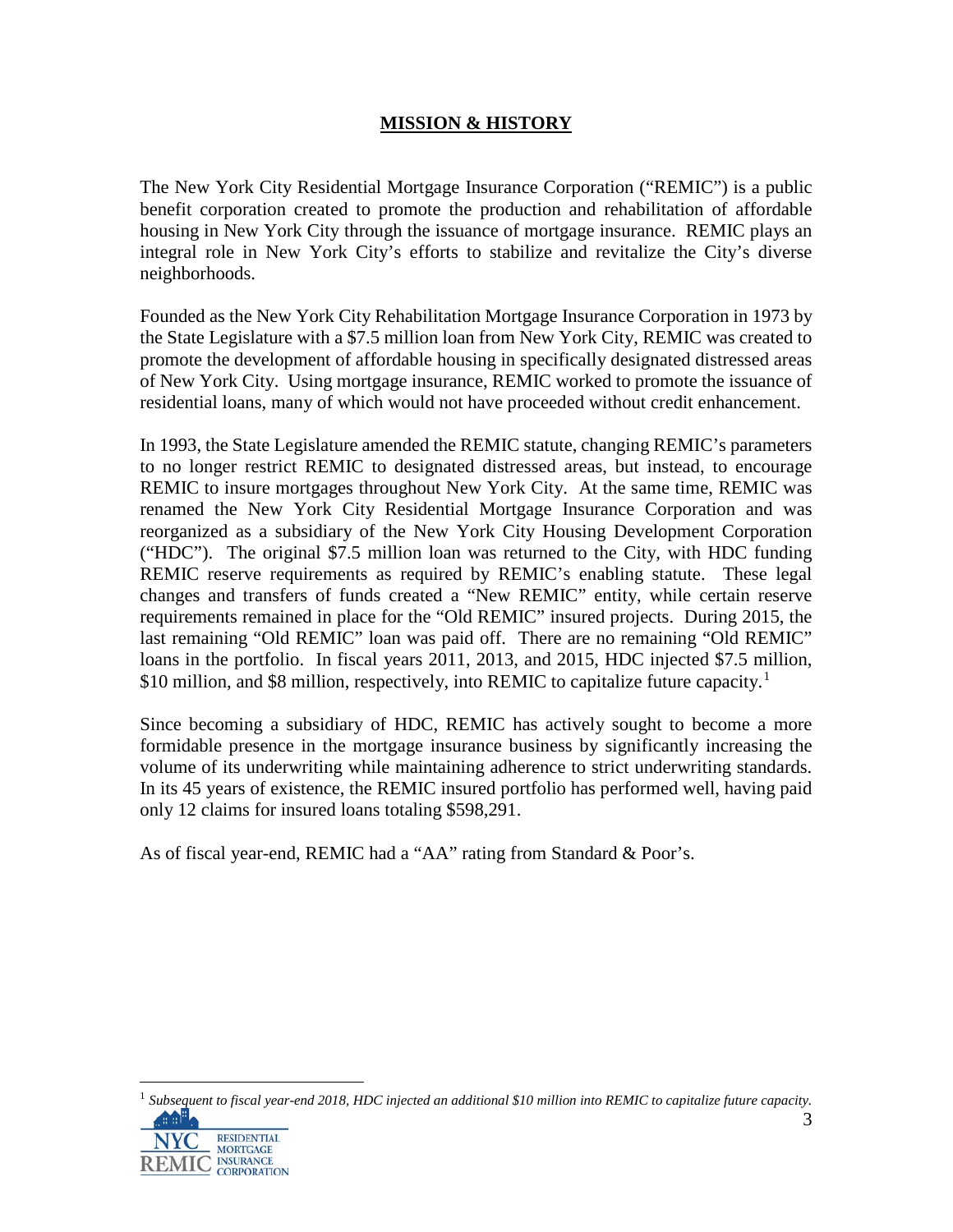#### **FISCAL YEAR 2018 SUMMARY**

During fiscal year 2018 (November 1, 2017 through October 31, 2018), REMIC issued Commitments to Insure to 20 properties, with a total of 4,505 units, a total insured amount of \$52.6 million, and a total mortgage amount of \$263.2 million. During fiscal year 2018, REMIC issued Certificates of Insurance to 7 properties, with a total of 618 units, a total insured amount of \$9.3 million, and a total mortgage amount of \$46.7 million.

As of October 31, 2018, REMIC had a total amount of insurance outstanding of \$260.3 million, with a total mortgage amount outstanding related to such insurance of \$1.2 billion. In addition, REMIC had total commitments outstanding of \$136.5 million with a total mortgage amount outstanding related to such insurance of \$672.2 million.

Details of the Commitments to Insure and the Certificates of Insurance that REMIC issued during fiscal year 2018 are on the following two pages.

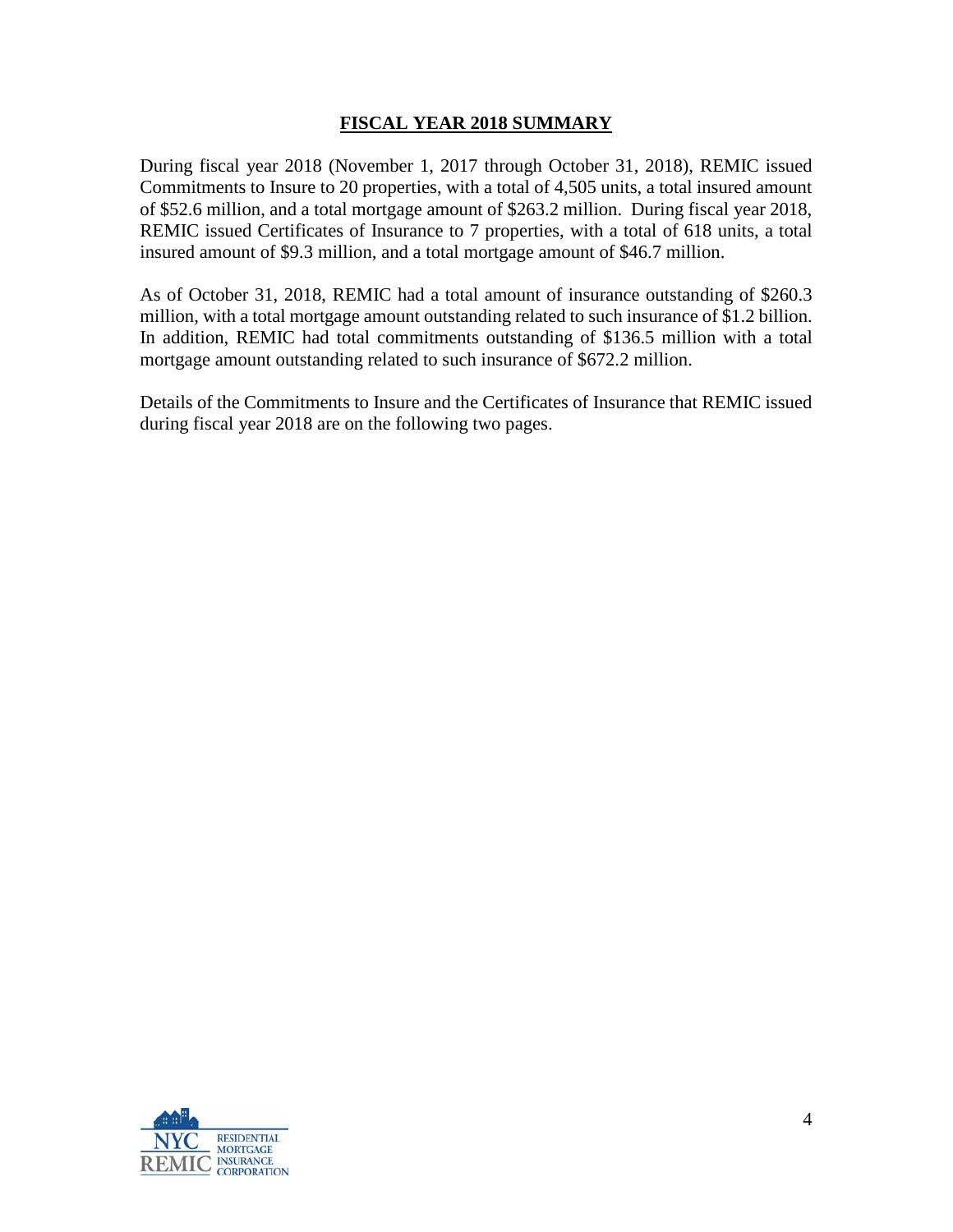### **COMMITMENTS TO INSURE ISSUED DURING FY2018**

|                                   |                                   | <b>DIAO1128</b>        |                         |              |
|-----------------------------------|-----------------------------------|------------------------|-------------------------|--------------|
|                                   |                                   | Original               | <b>Original Insured</b> | <u>#</u>     |
| <b>Property</b>                   | Lender                            | <b>Mortgage Amount</b> | Amount                  | <b>Units</b> |
| 491 Gerard Avenue                 | <b>HDC</b>                        | \$8,250,000            | \$1,650,000             | 153          |
| 600 East 156 <sup>th</sup> Street | HDC                               | \$14,775,000           | \$2,955,000             | 175          |
| Compass 3                         | <b>HDC</b>                        | \$20,430,000           | \$4,086,000             | 366          |
| Concourse Village West            | <b>HDC</b>                        | \$32,200,000           | \$6,440,000             | 265          |
| <b>Creston Parkview</b>           | <b>HDC</b>                        | \$14,710,000           | \$2,942,000             | 189          |
| Dreamyard NEP                     | <b>HDC</b>                        | \$6,935,000            | \$1,387,000             | 301          |
| MBD Year 15 Resyndication         | <b>HDC</b>                        | \$4,855,000            | \$971,000               | 270          |
| Villa Gardens                     | <b>HDC</b>                        | \$5,560,000            | \$1,112,000             | 53           |
| <b>Westchester Mews</b>           | <b>HDC</b>                        | \$13,355,000           | \$2,671,000             | 206          |
| Wilfrid East & West               | <b>HDC</b>                        | \$16,430,000           | \$3,286,000             | 190          |
|                                   | <b>Total Bronx (10 projects):</b> | \$137,500,000          | <u>\$27.500.000</u>     | <u>2,168</u> |

#### **BRONX**

#### **BROOKLYN**

|                      |                                     | Original               | <b>Original Insured</b> | <u>#</u>   |
|----------------------|-------------------------------------|------------------------|-------------------------|------------|
| <b>Property</b>      | Lender                              | <b>Mortgage Amount</b> | Amount                  | Units      |
| <b>BEC</b> Continuum | HDC                                 | \$15,190,000           | \$3,038,000             | 550        |
| Bedford Arms         | HDC.                                | \$14,570,000           | \$2,914,000             | 94         |
|                      | <b>Total Brooklyn (2 projects):</b> | \$29,760,000           | \$5,952,000             | <u>644</u> |

#### **MANHATTAN**

|                           |                                      | Original               | <b>Original Insured</b> | <u>#</u>     |
|---------------------------|--------------------------------------|------------------------|-------------------------|--------------|
| <b>Property</b>           | Lender                               | <b>Mortgage Amount</b> | <b>Amount</b>           | <b>Units</b> |
| <b>Clayton Apartments</b> | HDC                                  | \$5,860,000            | \$1,172,000             | 161          |
| Hope East of Fifth        | HDC                                  | \$20,700,000           | \$4,140,000             | 506          |
| Lott Legacy               | HDC                                  | \$5,655,000            | \$1,131,000             | 359          |
| Strycker's Bay            | HDC                                  | \$11,615,000           | \$2,323,000             | 234          |
| The Frederick             | HDC                                  | \$5,650,000            | \$1,130,000             | 75           |
|                           | <b>Total Manhattan (5 projects):</b> | \$49,480,000           | \$9,896,000             | <u>1,335</u> |

#### **QUEENS**

|                                                |        | Original               | <b>Original Insured</b> | <u>#</u>     |
|------------------------------------------------|--------|------------------------|-------------------------|--------------|
| <b>Property</b>                                | Lender | <b>Mortgage Amount</b> | <b>Amount</b>           | <b>Units</b> |
| 140 Franklin/The Benjamin*                     | HDC    | \$7,120,000            | \$1,424,000             | 54           |
| Jamaica Crossing Mid Rise                      | HDC    | \$17,545,000           | \$3,509,000             | 130          |
| Tree of Life                                   | HDC.   | \$21,800,000           | \$4,360,000             | 174          |
| <b>Total Queens (3 projects):</b>              |        | \$46.465.000           | \$9,293,000             | <u>358</u>   |
| *Committed and insured in the same fiscal year |        |                        |                         |              |
| <b>TOTAL COMMITTED (20 PROJECTS):</b>          |        | \$263,205,000          | \$52,641,000            | <u>4,505</u> |

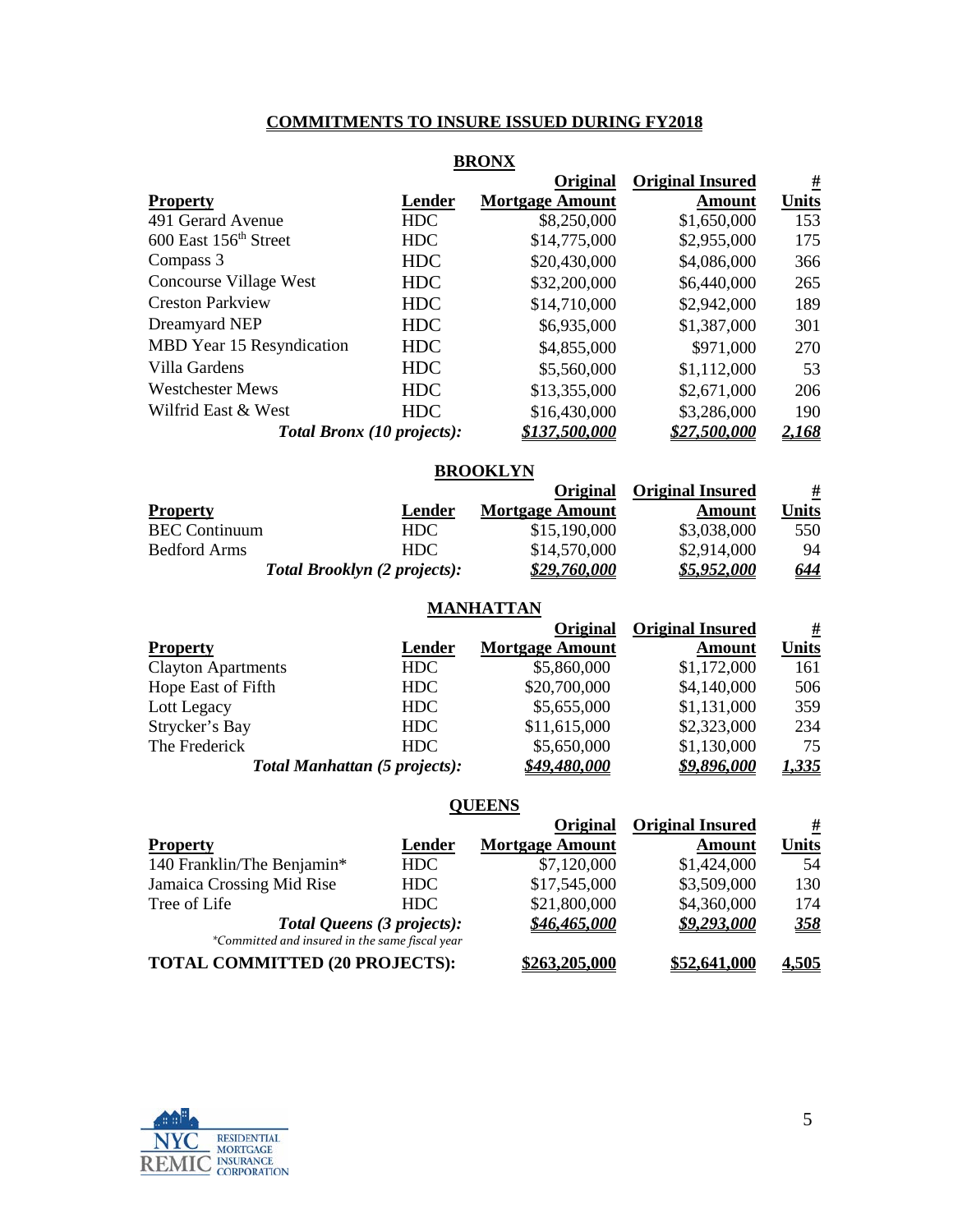## **CERTIFICATES OF INSURANCE ISSUED DURING FY2018**

#### **BRONX**

|                         |                                  | Original     | Original       |            |
|-------------------------|----------------------------------|--------------|----------------|------------|
|                         |                                  | Mortgage     | <b>Insured</b> |            |
| <b>Property</b>         | Lender                           | Amount       | Amount         | # Units    |
| 1770 TPT Project        | <b>HDC</b>                       | \$2,400,000  | \$480,000      | 100        |
| 1778-1800 Southern Blvd | <b>HDC</b>                       | \$6,800,000  | \$1,360,000    | 64         |
| 3160 Park Avenue 1A     | <b>HDC</b>                       | \$2,280,000  | \$456,000      | 95         |
| 3160 Park Avenue 1B     | <b>HDC</b>                       | \$8,750,000  | \$1,750,000    | 57         |
| <b>MBD Silva Taylor</b> | <b>HDC</b>                       | \$6,020,000  | \$1,204,000    | 40         |
|                         | <b>Total Bronx (5 projects):</b> | \$26,250,000 | \$5,250,000    | <u>356</u> |

#### **BROOKLYN**

|                                                |                                    | Original     | Original        |            |
|------------------------------------------------|------------------------------------|--------------|-----------------|------------|
|                                                |                                    | Mortgage     | <b>Insured</b>  |            |
| <b>Property</b>                                | Lender                             | Amount       | Amount          | # Units    |
| <b>DCA</b> Apartments                          | <b>HDC</b>                         | \$13,290,000 | \$2,658,000     | 208        |
|                                                | <b>Total Brooklyn (1 project):</b> | \$13,290,000 | \$2.658.000     | <b>208</b> |
|                                                | <b>OUEENS</b>                      |              |                 |            |
|                                                |                                    | Original     | <b>Original</b> |            |
|                                                |                                    | Mortgage     | <b>Insured</b>  |            |
| <b>Property</b>                                | Lender                             | Amount       | Amount          | # Units    |
| 140 Franklin/The Benjamin*                     | HDC                                | \$7,120,000  | \$1,424,000     | 54         |
|                                                | <b>Total Queens (1 project):</b>   | \$7.120.000  | \$1,424,000     | <u>54</u>  |
| *Committed and insured in the same fiscal year |                                    |              |                 |            |
| <b>TOTAL INSURED (7 PROJECTS):</b>             |                                    | \$46.660.000 | \$9,332,000     | <u>618</u> |

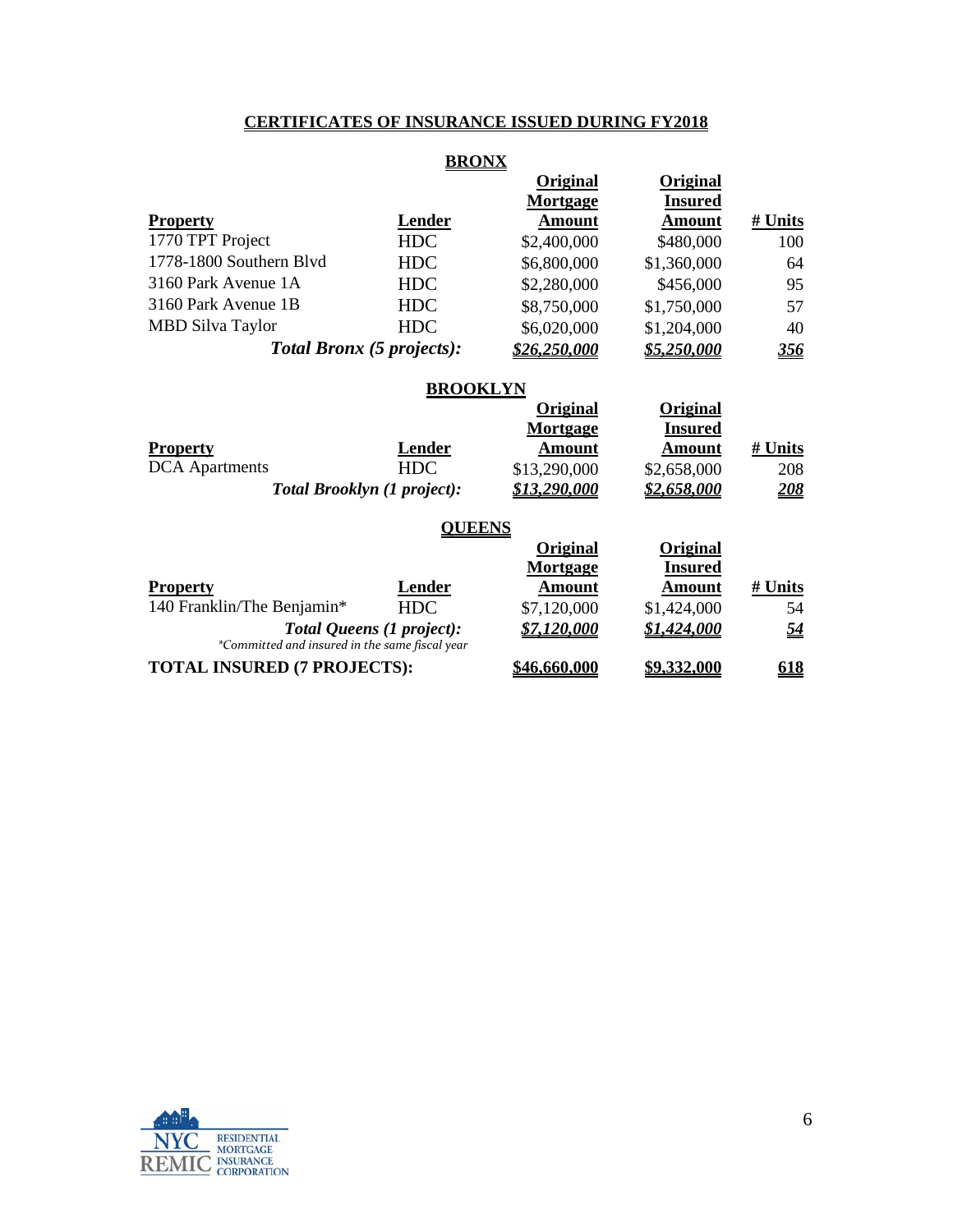# **HIGHLIGHTS OF PROPERTIES INSURED DURING FY2018**



**DCA Apartments (Brooklyn)**



**The Benjamin/140 Franklin (Queens)**

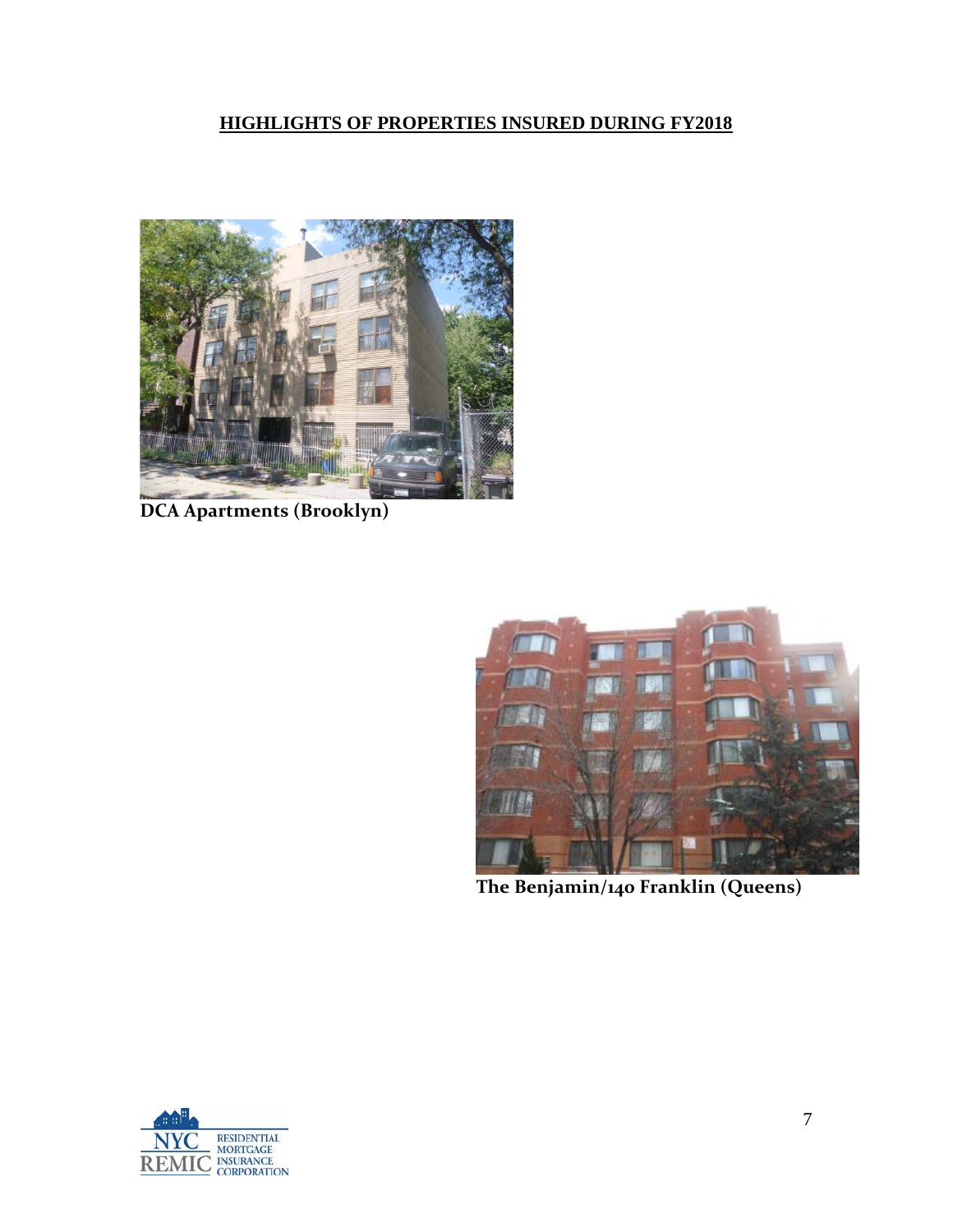## **YEAR-OVER-YEAR COMPARISON FY 2018 VERSUS FY 2017**

## **Commitments to Insure**

| <b>FY 2017</b> | <b>FY 2018</b> |
|----------------|----------------|
| 14             | 20             |
| 2.109          | 4,505          |
| \$28,523,656   | \$52,641,000   |
| \$138,952,456  | \$263,205,000  |
|                |                |

## **Certificates of Insurance:**

| # Projects            | 27            |              |
|-----------------------|---------------|--------------|
| $#$ Units             | 9.500         | 618          |
| <b>Insured Amount</b> | \$49,183,099  | \$9,332,000  |
| Mortgage Amount       | \$239,955,899 | \$46,660,000 |

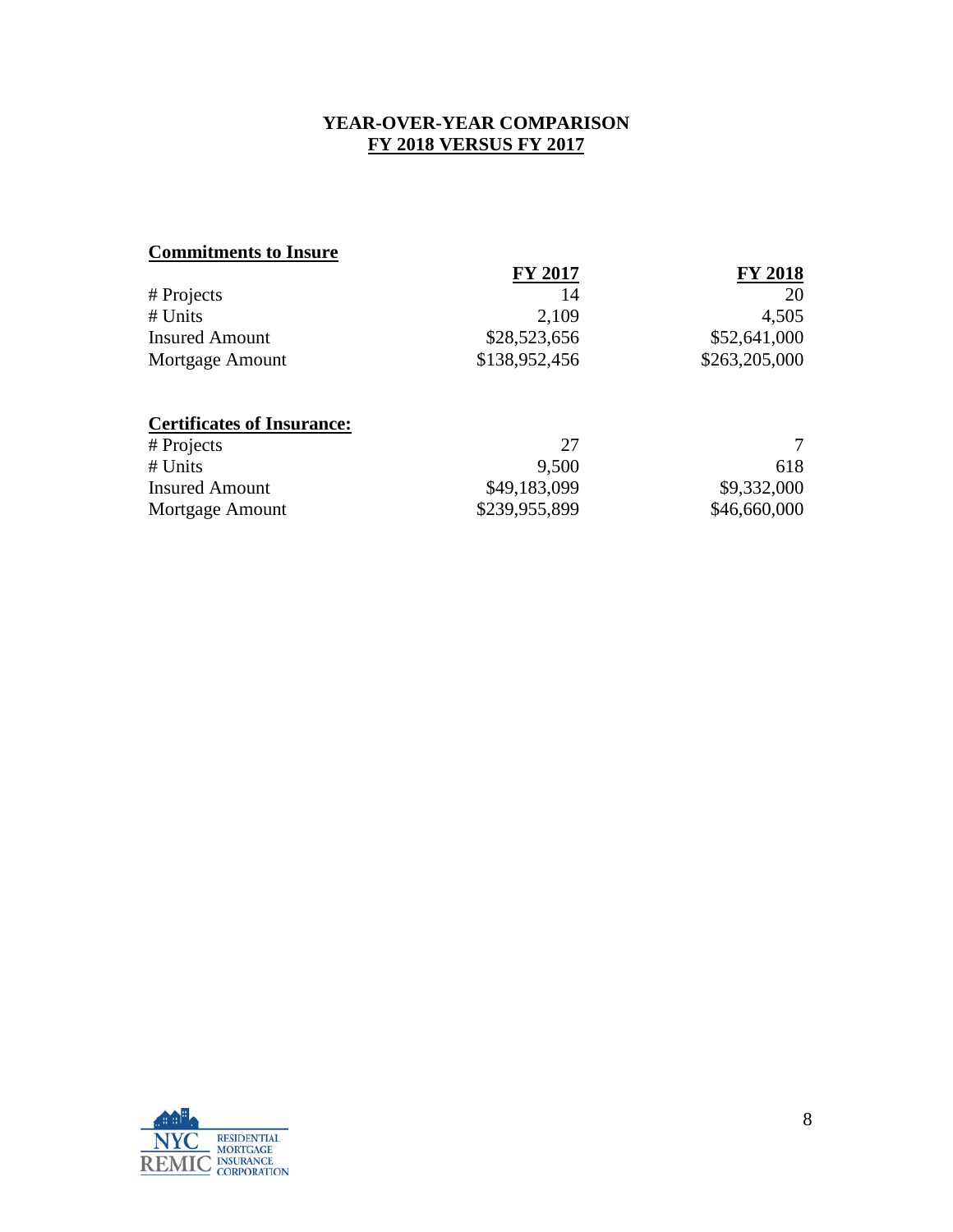## **ANNUAL COMMITMENT ACTIVITY**

| <b>Fiscal Year</b> | # Loans | <b>Insured Amount</b> | <b>Mortgage Amount</b> | # Units |
|--------------------|---------|-----------------------|------------------------|---------|
| 1993 to 2003       | 347     | \$189,515,187         | \$410,581,573          | 10,340  |
| 2004               | 11      | \$8,411,263           | \$12,285,612           | 329     |
| 2005               | 8       | \$10,079,063          | \$33,367,750           | 477     |
| 2006               | 29      | \$20,673,355          | \$73,358,770           | 1,427   |
| 2007               | 11      | \$10,922,260          | \$58,041,298           | 751     |
| 2008               | 21      | \$32,593,062          | \$148,746,311          | 3,134   |
| 2009               | 24      | \$37,360,000          | \$186,800,000          | 2,600   |
| 2010               | 22      | \$24,424,000          | \$122,120,000          | 2,425   |
| 2011               | 22      | \$34,026,000          | \$170,130,000          | 2,608   |
| 2012               | 10      | \$7,229,820           | \$36,149,100           | 762     |
| 2013               | 18      | \$23,127,428          | \$95,391,428           | 1,769   |
| 2014               | 20      | \$26,876,000          | \$127,520,000          | 2,674   |
| 2015               | 47      | \$69,705,024          | \$328,617,024          | 5,594   |
| 2016               | 24      | \$40,599,210          | \$201,544,576          | 9,282   |
| 2017               | 14      | \$28,523,656          | \$138,952,456          | 2,109   |
| 2018               | 20      | \$52,641,000          | \$263,205,000          | 4,505   |
| <b>Total</b>       | 648     | \$616,706,328         | \$2,406,810,898        | 50,786  |

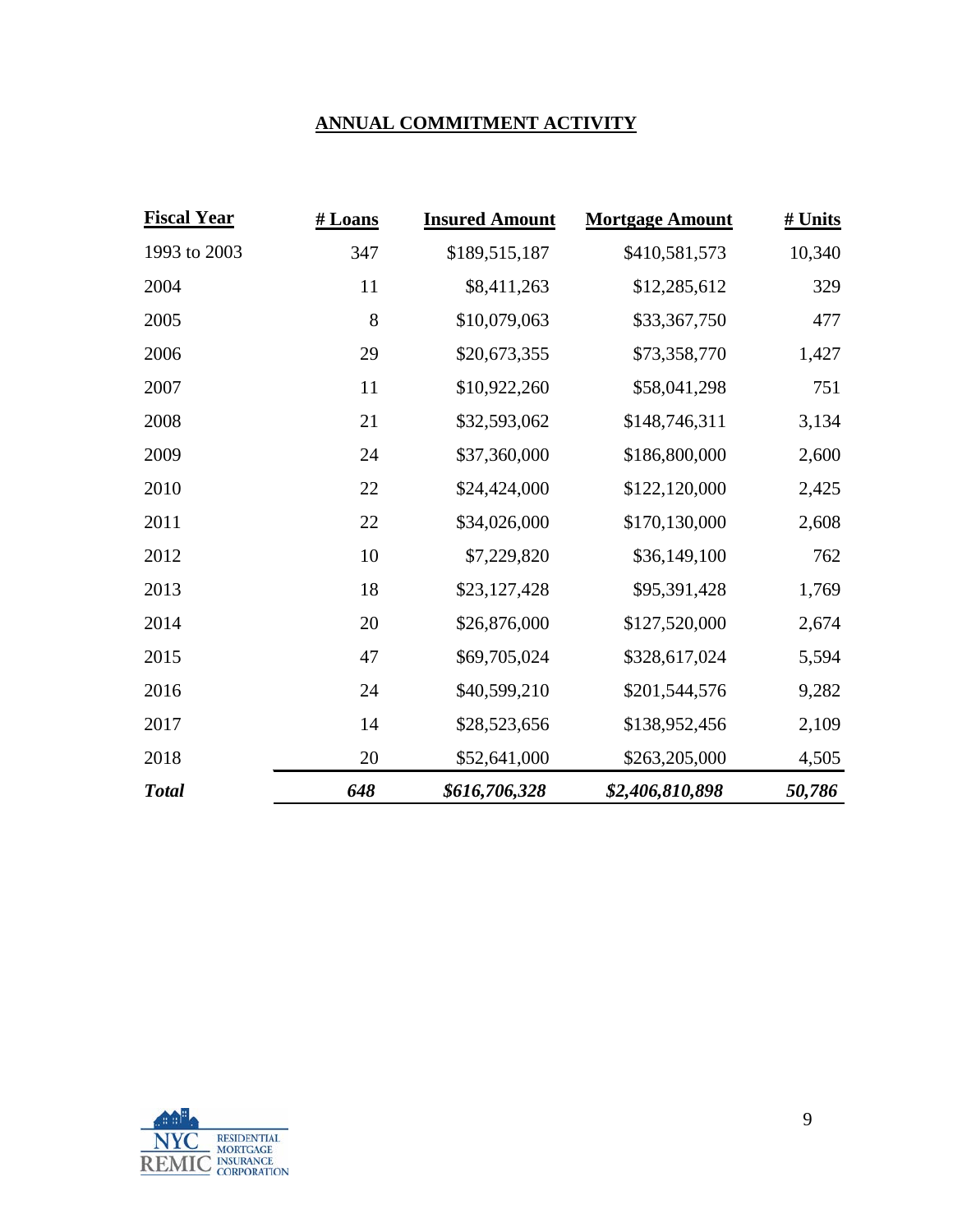**REMIC COMMITMENT HISTORY** *Cumulative Mortgage Amounts Committed Since 1993 (\$Millions)*



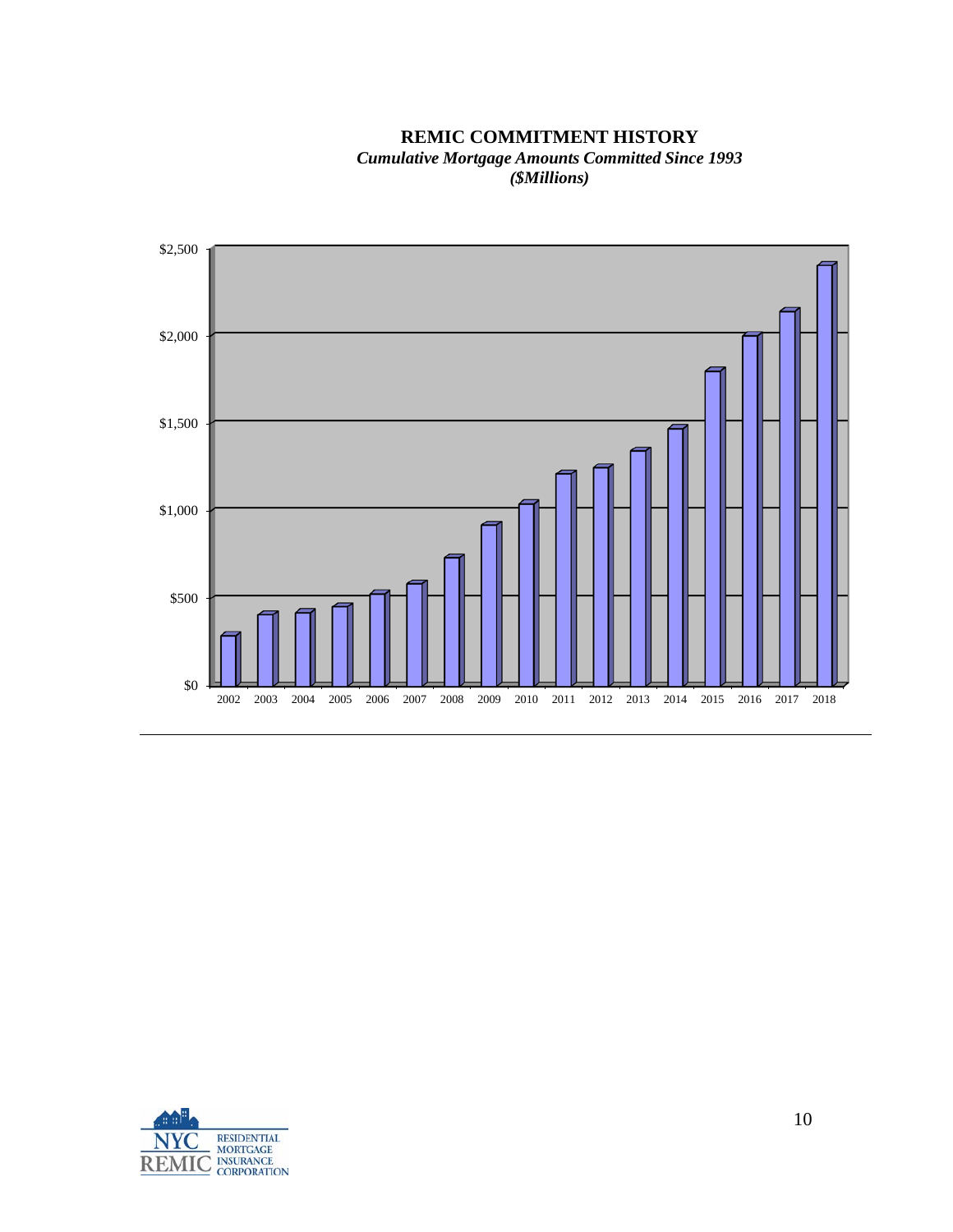#### **REMIC FY 2018 FUND BALANCES**

| <b>Restricted Fund Balance</b> | <b>Unrestricted Fund Balance</b> | <b>TOTAL BALANCE</b> |
|--------------------------------|----------------------------------|----------------------|
| \$79,377,680                   | \$48,331,902                     | \$127,709,582        |

At the close of fiscal year 2018, REMIC had a fund balance of \$127,709,582, a 4% increase from fiscal year-end 2017. *Subsequent to fiscal year-end 2018, HDC injected an additional \$10 million into REMIC to capitalize future capacity.*



**REMIC Annual Fund Balance** *(\$Millions)*

*\*HDC injected capital into REMIC during fiscal years 2011, 2013, and 2015 in the amounts of \$7.5 million, \$10 million, and \$8 million, respectively, to capitalize future capacity.*

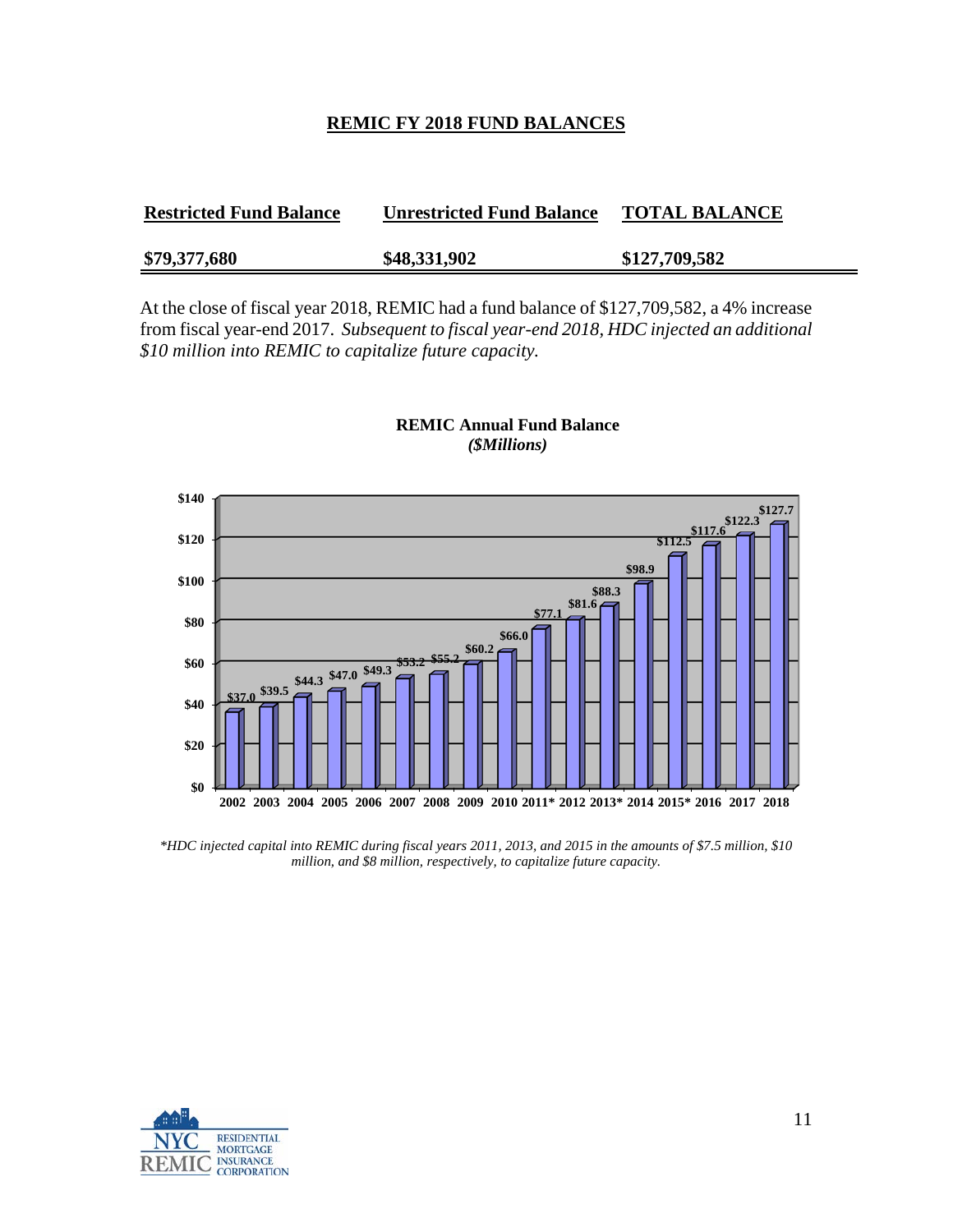

### **MAP OF REMIC-INSURED PROPERTIES**

| <b>Borough</b>  | # Loans Insured | \$ Insured Amount |
|-----------------|-----------------|-------------------|
| <b>Bronx</b>    | 114             | 120,075,953       |
| <b>Brooklyn</b> | 64              | 68,697,126        |
| Manhattan       | 46              | 48,966,329        |
| Queens          | 11              | 20,542,324        |
| Staten Island   |                 | 2,064,709         |
| <b>TOTAL</b>    | 237             | 260,346,442       |

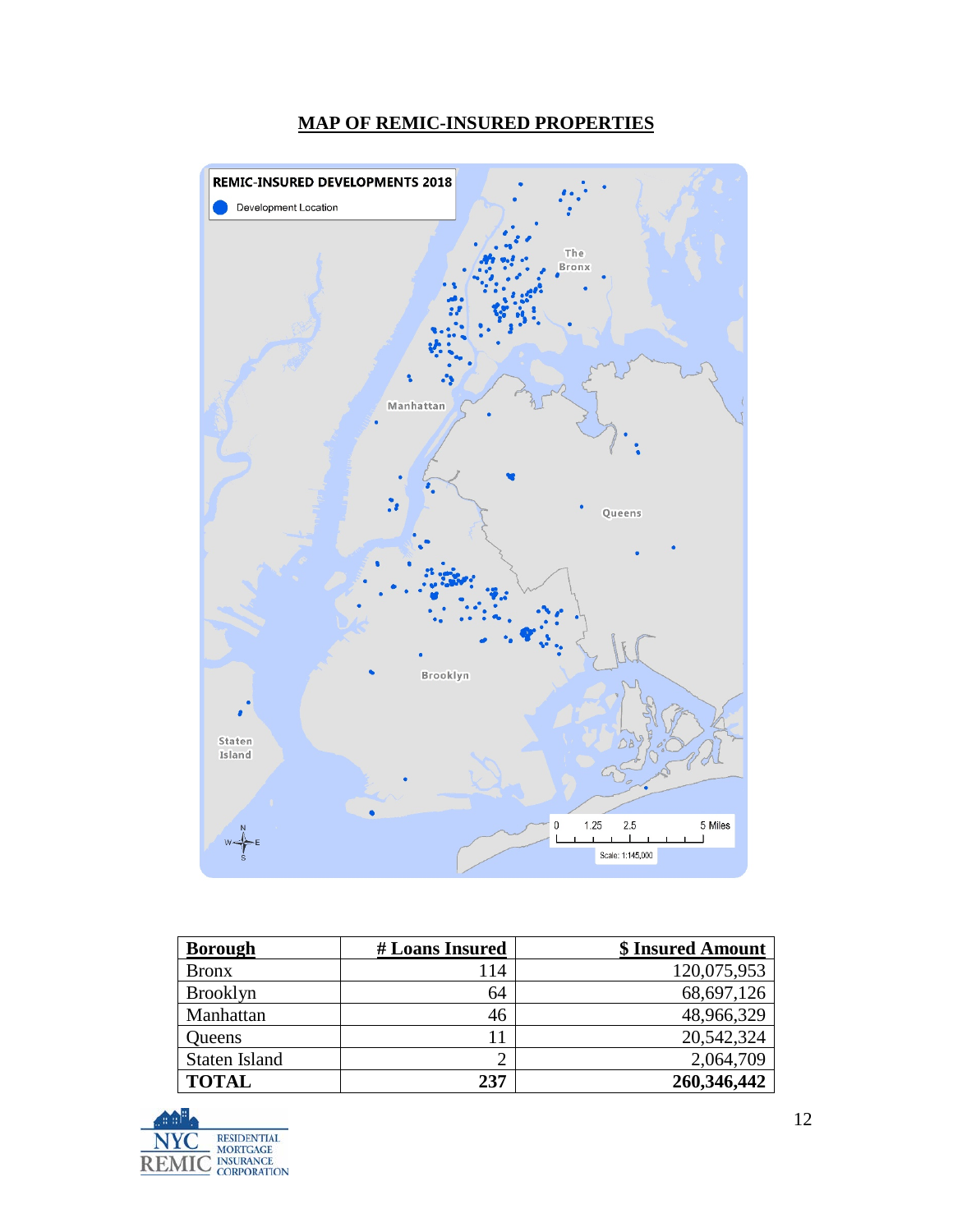### **REMIC INSURANCE CAPACITY**

In accordance with Section 654-d of New York Private Housing Finance Law, REMIC set aside reserves to cover insurance commitments and contracts entered into by REMIC, as well as properties currently in pipeline. REMIC ended fiscal year 2018 with undesignated reserves of approximately \$37.7 million. This undesignated reserve amount results in an available capacity to insure approximately \$188 million in insured amount, or a potential \$942 million in mortgage amount (assuming 20% insurance).

## **CREDIT RATINGS**

As of fiscal year-end, Standard & Poor's maintained a "AA" credit rating for REMIC.

## **CLAIMS PAYMENT HISORY**

During fiscal year 2018, there were no insurance claims paid on REMIC properties. The total amount of claims paid since 1973 remains at \$598,291. The last claim paid was in 2003. All claims paid have been on loans originated by "Old REMIC."

#### **REMIC PROPERTIES**

As of October 31, 2018, REMIC had in its portfolio insured mortgages for 237 properties with 29,168 units. The current aggregate balance of these insured mortgages is \$1.2 billion with REMIC insurance in effect of \$260.3 million.

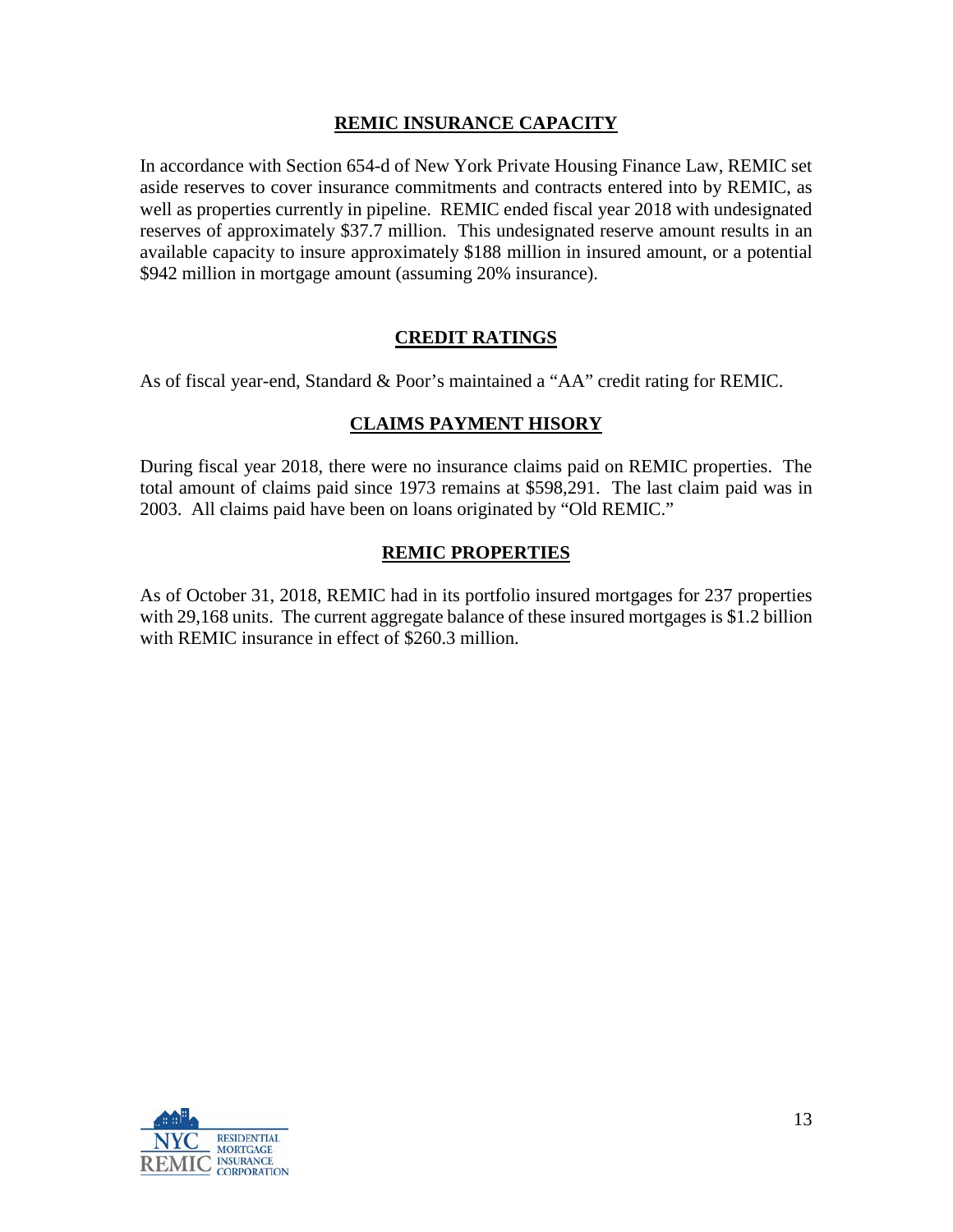## **INVESTMENT SUMMARY**

As of October 31, 2018, REMIC reserves were invested in Certificates of Deposit and Money Market Funds. Details are provided below:

|                               |                                                    | <b>Interest</b> |                           |
|-------------------------------|----------------------------------------------------|-----------------|---------------------------|
| <b>Par Amount Description</b> |                                                    |                 | <b>Rate Maturity Date</b> |
|                               | $$122,115,041$ New York Community Bank - CD        | 1.720\%         | 6/15/2020                 |
|                               | \$5,425,069 New York Community Bank - Money Market | 2.250\%         | N/A                       |
| \$127,540,110 TOTAL           |                                                    |                 |                           |

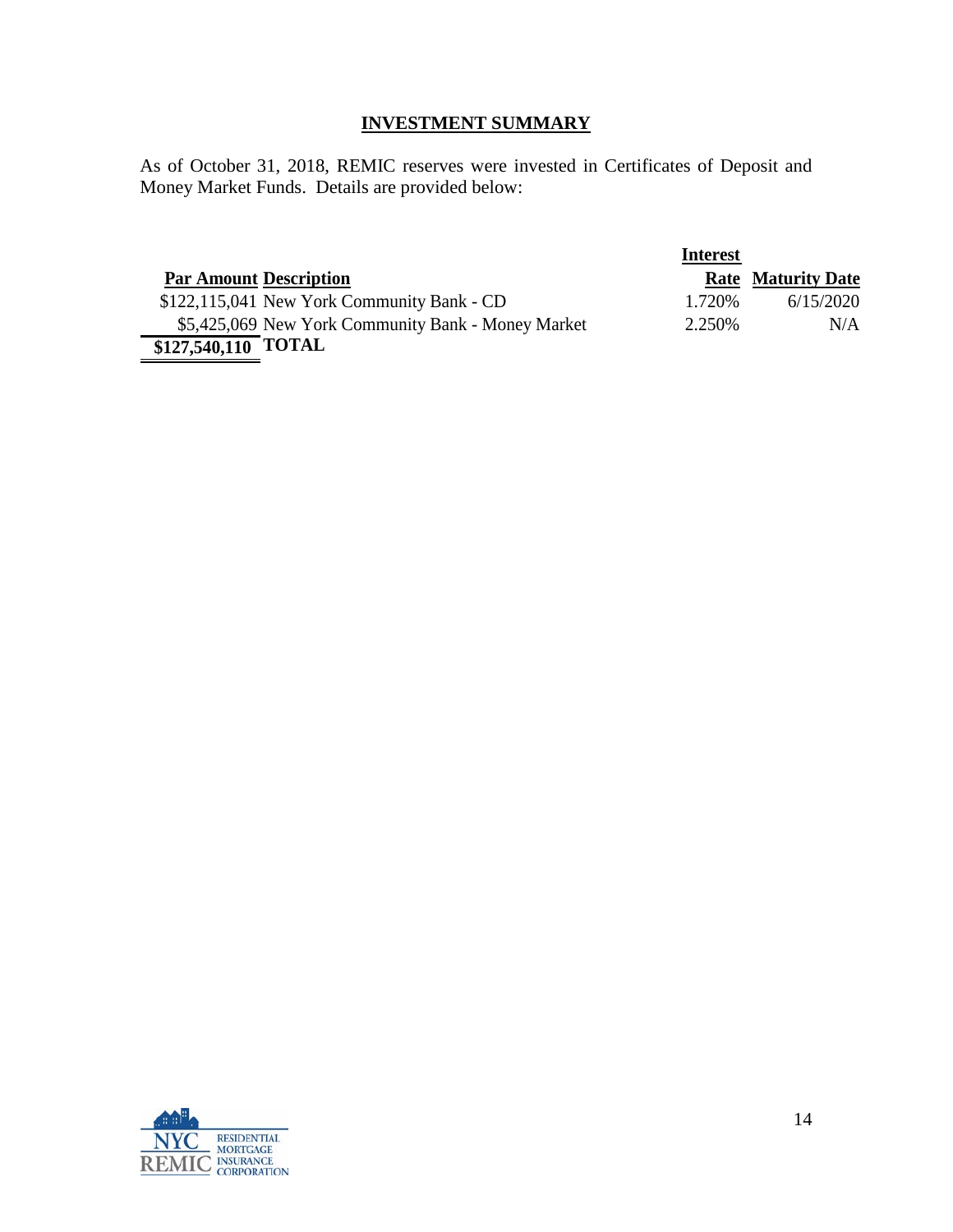## **REVENUES & EXPENSES**

The following is a review of REMIC's revenues and expenses for fiscal year 2018 with an explanation of each budget category:

| (\$Thousands)                         | <b>FY2017</b> | <b>FY2018</b> |
|---------------------------------------|---------------|---------------|
|                                       |               |               |
| <b>Operating Revenues:</b>            |               |               |
| <b>Insurance Premiums &amp; Fees</b>  | \$3,055       | \$3,806       |
| <b>Investment</b> Income              | \$1,741       | \$2,152       |
| <b>Total Operating Revenues</b>       | \$4,796       | \$5,958       |
|                                       |               |               |
| <b>Operating Expenses:</b>            |               |               |
| Reimbursement of HDC Overhead         | \$515         | \$545         |
| <b>Insurance Claims</b>               | \$0           | \$0           |
| <b>Total Operating Expenses</b>       | \$515         | \$545         |
|                                       |               |               |
| <b>OPERATING SURPLUS</b>              | \$4,281       | \$5,413       |
|                                       |               |               |
| Capital Injection from HDC            | \$0           | \$0           |
|                                       |               |               |
| Unrealized Gain/(Loss) on Investments | \$444         | \$0           |
|                                       |               |               |
| <b>CHANGE IN NET POSITION</b>         | \$4,725       | \$5,413       |
|                                       |               |               |